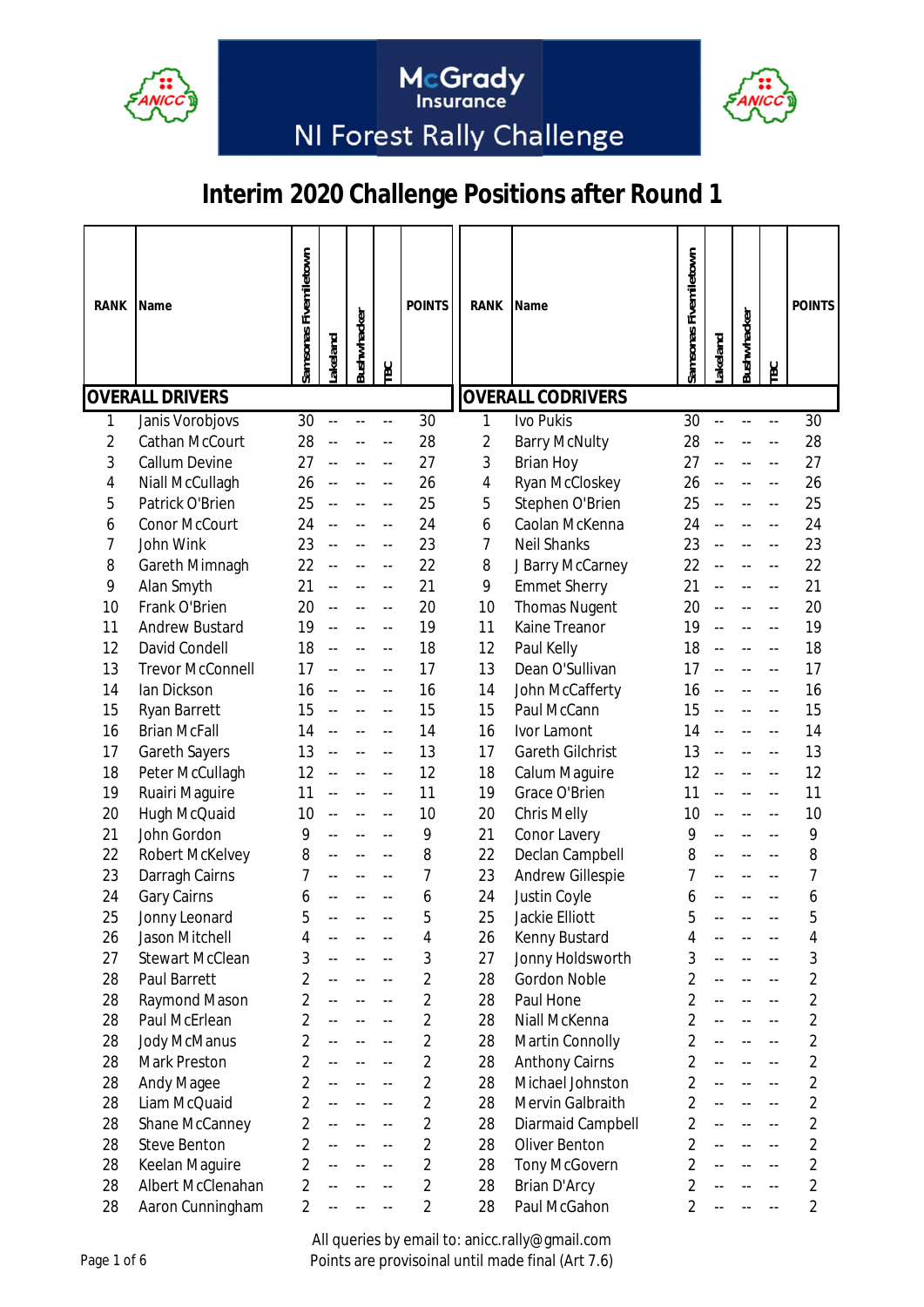



McGrady<br>Insurance

| RANK | Name                  | Samsonas Fivemiletown | akeland | Bushwhacker    | TBC | <b>POINTS</b>  | <b>RANK</b> | Name                  | Samsonas Fivemiletown | .akeland | Bushwhacker | TBC                      | <b>POINTS</b>  |
|------|-----------------------|-----------------------|---------|----------------|-----|----------------|-------------|-----------------------|-----------------------|----------|-------------|--------------------------|----------------|
| 28   | <b>Benny Quinn</b>    | $\overline{2}$        |         | $\overline{a}$ | --  | $\overline{2}$ | 28          | John Quinn            | $\overline{2}$        |          |             | $\overline{\phantom{a}}$ | $\overline{2}$ |
| 28   | Ryan McCanney         | $\overline{2}$        |         |                | --  | $\overline{2}$ | 28          | <b>Conor McGurren</b> | $\overline{2}$        |          |             |                          | $\overline{2}$ |
| 28   | Colin Currid          | $\overline{2}$        |         |                |     | $\overline{2}$ | 28          | Stephen McCaul        | $\overline{2}$        |          |             |                          | $\overline{2}$ |
| 28   | Marty McGuigan        | $\overline{2}$        |         |                |     | $\overline{2}$ | 28          | Darren Moran          | $\overline{2}$        |          |             |                          | $\overline{2}$ |
| 28   | <b>Bill Arbuthnot</b> | $\overline{2}$        |         |                |     | $\overline{2}$ | 28          | Jason McGuckin        | $\overline{2}$        |          |             |                          | $\overline{2}$ |
| 45   | Bryan Jardine         | 1                     |         |                |     | 1              | 45          | Declan McKenna        | 1                     |          |             |                          | 1              |
| 45   | Sammy Scollan         | 1                     |         |                |     | 1              | 45          | Andy Heekin           | 1                     |          |             |                          | 1              |
| 45   | <b>Bob Riddles</b>    | 1                     |         |                |     | 1              | 45          | lan Kidd              | 1                     |          |             |                          | 1              |
| 45   | Freddie Milne         | 1                     |         |                |     | 1              | 45          | Patrick Walsh         | 1                     |          |             |                          | 1              |
| 45   | Martynas Samsonas     | 1                     |         |                |     | 1              | 45          | Ervinas Snitkas       | 1                     |          |             |                          | 1              |
| 45   | Joe Hegarty           | 1                     |         |                |     | 1              | 45          | David Turkington      | 1                     |          |             |                          | 1              |
| 45   | Conor McCrossan       | 1                     |         |                |     | 1              | 45          | David Burns           | 1                     |          |             |                          | 1              |
| 45   | Gary Johnston         | 1                     |         |                |     | 1              | 45          | Dermot Brewster       | 1                     |          |             |                          | 1              |
| 45   | William Graham        | 1                     |         |                |     | 1              | 45          | Oisin Sherlock        | 1                     |          |             |                          | 1              |
| 45   | Adrian Hetherington   | 1                     |         |                |     | 1              | 45          | Gary Nolan            | 1                     |          |             |                          | 1              |
| 45   | <b>Shane McGirr</b>   | 1                     |         |                |     | 1              | 45          | Denver Rafferty       | 1                     |          |             |                          | 1              |
| 45   | Oran Donnelly         | 1                     |         |                |     | 1              | 45          | Mo Downey             | 1                     |          |             |                          | 1              |
| 45   | Frank Wray            | 1                     |         |                |     | 1              | 45          | Joe McNulty           | 1                     |          |             |                          | 1              |
| 45   | Damien Conlin         | 1                     |         |                |     | 1              | 45          | Cathain Colton        | 1                     |          |             |                          | 1              |
| 45   | <b>Drew Chambers</b>  | 1                     |         |                |     | 1              | 45          | Wendy Blackledge      | 1                     |          |             |                          | 1              |
| 45   | <b>Martin Collins</b> | 1                     |         |                |     | 1              | 45          | Mikaela Woods         | 1                     |          |             |                          | 1              |
| 45   | Martin McKenna        | 1                     |         |                |     | 1              | 45          | Martin Brady          | 1                     |          |             |                          | 1              |
| 45   | Martin Cairns         | 1                     |         |                |     | 1              | 45          | Peter Ward            | 1                     |          |             |                          | 1              |
| 45   | Eamon Doherty         | 1                     |         |                |     | 1              | 45          | Damian McAuley        | 1                     |          |             |                          | 1              |
| 45   | Liam Regan            | 1                     |         |                |     | 1              | 45          | <b>Niall Burns</b>    | 1                     |          |             |                          | 1              |
| 45   | Stephen Dickson       | 1                     |         |                |     | 1              | 45          | Dermot McCafferty     | 1                     |          |             |                          | 1              |
| 45   | <b>Niall Magee</b>    | 1                     |         |                |     | 1              | 45          | Sean Devlin           | 1                     |          |             |                          | 1              |
| 45   | Pascal McCarney       | 1                     |         |                |     | 1              | 45          | Paddy McCrudden       | 1                     |          |             |                          | 1              |
| 45   | <b>Niall Donnelly</b> | 1                     |         |                |     | 1              | 45          | Dave Birt             | 1                     |          |             |                          | 1              |
| 45   | <b>Nigel Simpson</b>  | 1                     |         |                |     | 1              | 45          | David Young           | 1                     |          |             |                          | 1              |
| 45   | James McGovern        | 1                     |         |                |     | 1              | 45          | Louise Boyle          | 1                     |          |             |                          | 1              |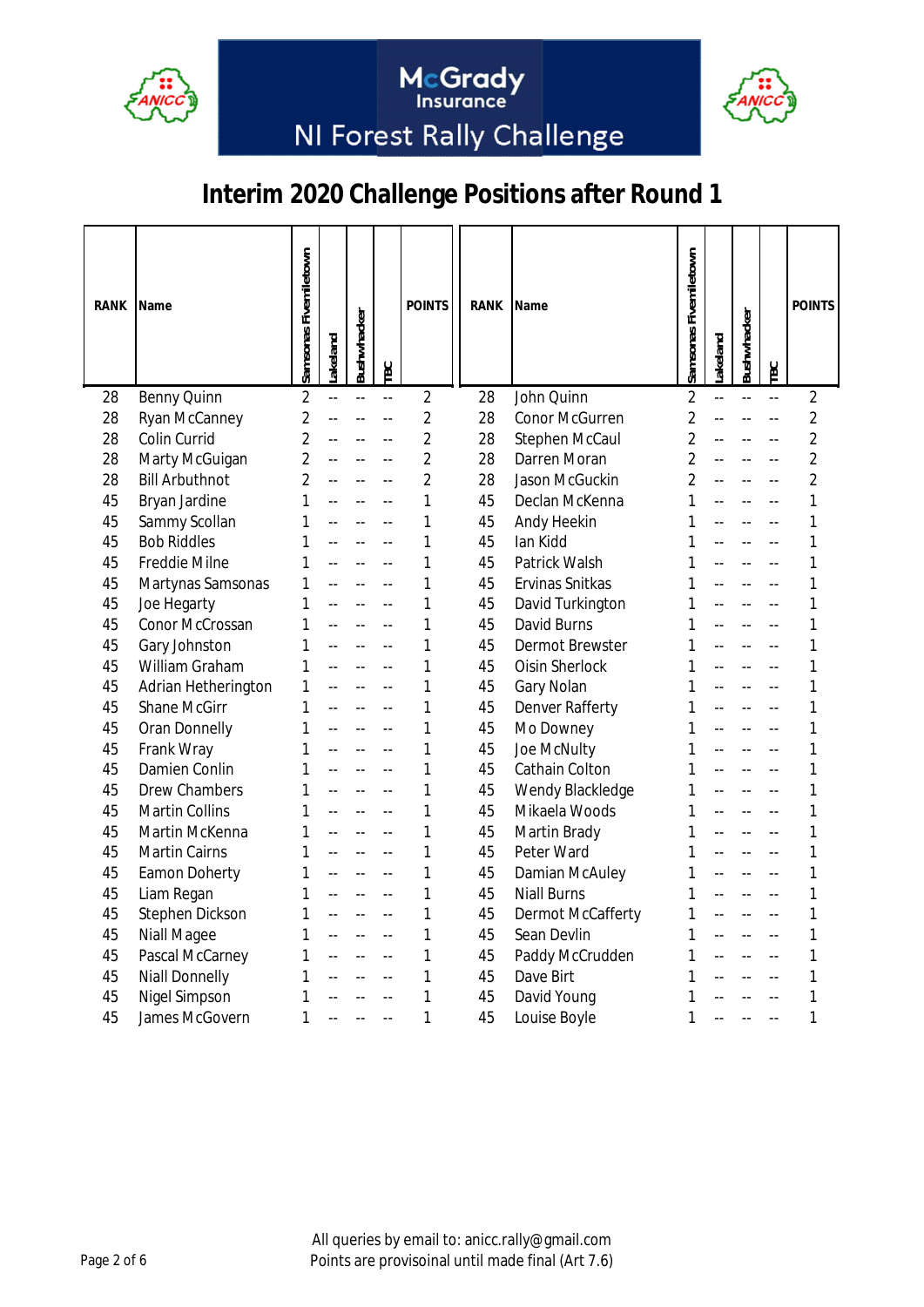



McGrady<br>Insurance

| <b>RANK</b>    | Name                   |                       |               |             |                          | <b>POINTS</b> | RANK | Name |                       |         |             |            | <b>POINTS</b> |
|----------------|------------------------|-----------------------|---------------|-------------|--------------------------|---------------|------|------|-----------------------|---------|-------------|------------|---------------|
|                |                        | Samsonas Fivemiletown | akeland       | Bushwhacker | <b>TBC</b>               |               |      |      | Samsonas Fivemiletown | akeland | Bushwhacker | <b>TBC</b> |               |
|                | <b>2WD DRIVERS</b>     |                       |               |             |                          |               |      |      |                       |         |             |            |               |
| 1              | <b>David Condell</b>   | 30                    | $\frac{1}{2}$ |             | $\overline{\phantom{a}}$ | 30            |      |      |                       |         |             |            |               |
| $\overline{2}$ | Ryan Barrett           | 28                    |               |             |                          | 28            |      |      |                       |         |             |            |               |
| 3              | Ruairi Maguire         | 27                    |               |             |                          | 27            |      |      |                       |         |             |            |               |
| 4              | Hugh McQuaid           | 26                    |               |             |                          | 26            |      |      |                       |         |             |            |               |
| 5              | John Gordon            | 25                    |               |             |                          | 25            |      |      |                       |         |             |            |               |
| 6              | Jonny Leonard          | 24                    |               |             |                          | 24            |      |      |                       |         |             |            |               |
| 7              | <b>Stewart McClean</b> | 23                    |               |             |                          | 23            |      |      |                       |         |             |            |               |
| 8              | <b>Paul Barrett</b>    | 22                    |               |             |                          | 22            |      |      |                       |         |             |            |               |
| 9              | Paul McErlean          | 21                    |               |             |                          | 21            |      |      |                       |         |             |            |               |
| 10             | Jody McManus           | 20                    |               |             |                          | 20            |      |      |                       |         |             |            |               |
| 11             | Andy Magee             | 19                    |               |             |                          | 19            |      |      |                       |         |             |            |               |
| 12             | Liam McQuaid           | 18                    |               |             |                          | 18            |      |      |                       |         |             |            |               |
| 13             | Shane McCanney         | 17                    |               |             |                          | 17            |      |      |                       |         |             |            |               |
| 14             | <b>Steve Benton</b>    | 16                    |               |             |                          | 16            |      |      |                       |         |             |            |               |
| 15             | Keelan Maguire         | 15                    |               |             |                          | 15            |      |      |                       |         |             |            |               |
| 16             | Aaron Cunningham       | 14                    |               |             |                          | 14            |      |      |                       |         |             |            |               |
| 17             | Benny Quinn            | 13                    |               |             |                          | 13            |      |      |                       |         |             |            |               |
| 18             | Ryan McCanney          | 12                    |               |             |                          | 12            |      |      |                       |         |             |            |               |
| 19             | Colin Currid           | 11                    |               |             |                          | 11            |      |      |                       |         |             |            |               |
| 20             | Marty McGuigan         | 10                    |               |             |                          | 10            |      |      |                       |         |             |            |               |
| 21             | Bryan Jardine          | 1                     |               |             |                          | 1             |      |      |                       |         |             |            |               |
| 21             | Sammy Scollan          | 1                     |               |             |                          | 1             |      |      |                       |         |             |            |               |
| 21             | <b>Bob Riddles</b>     | 1                     |               |             |                          | 1             |      |      |                       |         |             |            |               |
| 21             | Martynas Samsonas      | 1                     |               |             |                          | 1             |      |      |                       |         |             |            |               |
| 21             | Gary Johnston          |                       |               |             |                          |               |      |      |                       |         |             |            |               |
| 21             | William Graham         | 1                     |               |             |                          |               |      |      |                       |         |             |            |               |
| 21             | Adrian Hetherington    | 1                     |               |             |                          | 1             |      |      |                       |         |             |            |               |
| 21             | Shane McGirr           | 1                     |               |             |                          | 1             |      |      |                       |         |             |            |               |
| 21             | Oran Donnelly          | 1                     |               |             |                          | 1             |      |      |                       |         |             |            |               |
| 21             | Damien Conlin          | 1                     |               |             |                          | 1             |      |      |                       |         |             |            |               |
| 21             | <b>Drew Chambers</b>   | 1                     |               |             |                          | 1             |      |      |                       |         |             |            |               |
| 21             | Martin Collins         | 1                     |               |             |                          | 1             |      |      |                       |         |             |            |               |
| 21             | Eamon Doherty          | 1                     |               |             |                          | 1             |      |      |                       |         |             |            |               |
| 21             | <b>Niall Donnelly</b>  | 1                     |               |             |                          | 1             |      |      |                       |         |             |            |               |
| 21             | Nigel Simpson          | 1                     |               |             |                          | 1             |      |      |                       |         |             |            |               |
| 21             | James McGovern         | 1                     |               |             |                          | 1             |      |      |                       |         |             |            |               |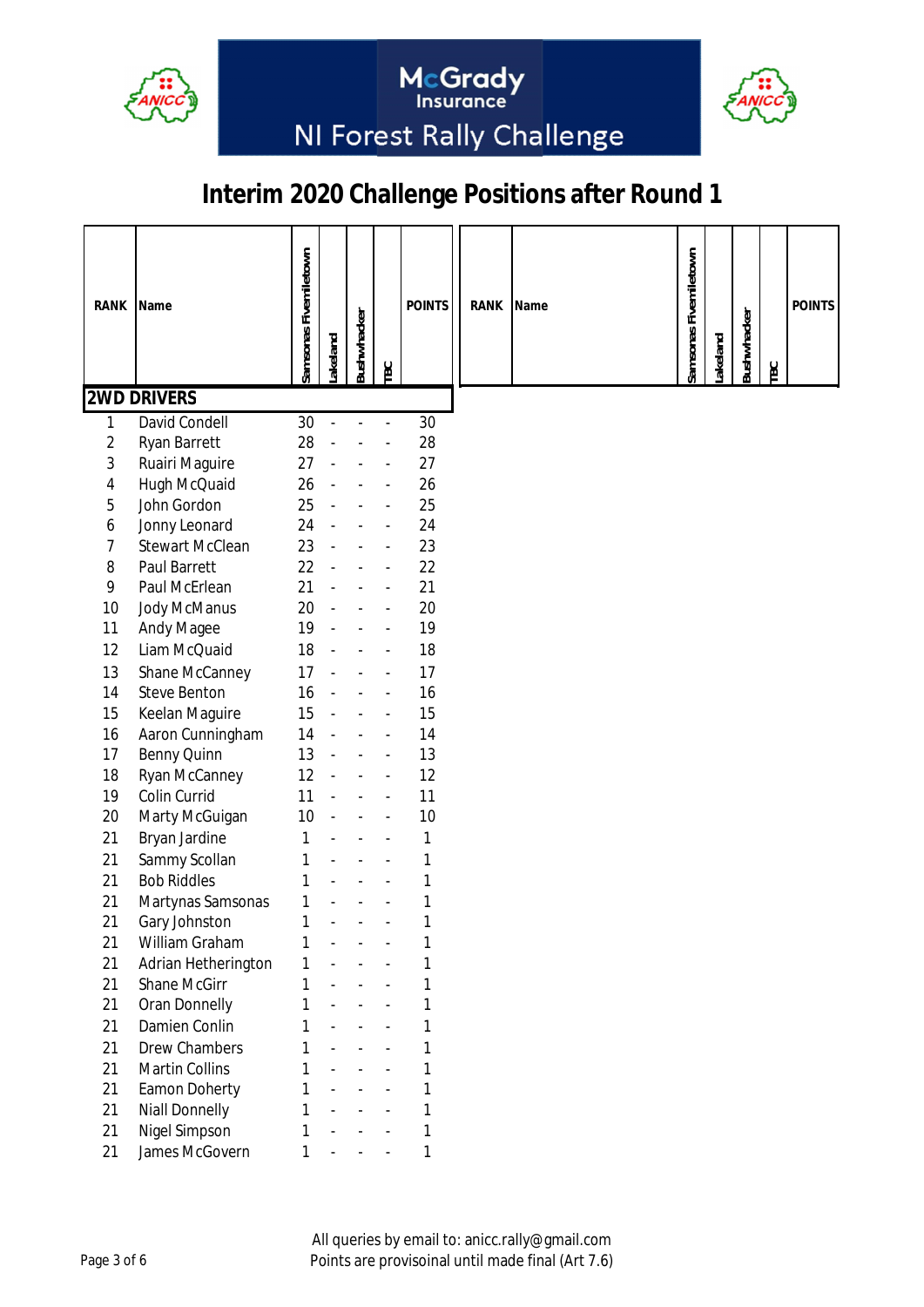



McGrady<br>Insurance

| RANK   | Name                       | Samsonas Fivemiletown | akeland | Bushwhacker | <b>TBC</b>     | <b>POINTS</b> | RANK                         | Name                     | Samsonas Fivemiletown | Lakeland | Bushwhacker    | <b>TBC</b>               | <b>POINTS</b> |
|--------|----------------------------|-----------------------|---------|-------------|----------------|---------------|------------------------------|--------------------------|-----------------------|----------|----------------|--------------------------|---------------|
|        | <b>CLASS 1 DRIVERS</b>     |                       |         |             |                |               |                              | <b>CLASS 1 CODRIVERS</b> |                       |          |                |                          |               |
| 1      | Ryan Barrett               | 30                    |         |             |                | 30            | 1                            | Paul McCann              | 30                    |          |                |                          | 30            |
| 2      | Adrian Hetherington        | 1                     |         |             |                | 1             | 2                            | Gary Nolan               | 1                     |          |                |                          | 1             |
|        |                            |                       |         |             |                |               |                              |                          |                       |          |                |                          |               |
|        | <b>CLASS 2 DRIVERS</b>     |                       |         |             |                |               |                              | <b>CLASS 2 CODRIVERS</b> |                       |          |                |                          |               |
| 1      | Sammy Scollan              | 1                     |         |             |                | 1             | 1                            | Andy Heekin              | 1                     |          |                |                          | 1             |
| 1      | <b>Drew Chambers</b>       |                       |         |             |                | 1             | 1                            | Wendy Blackledge         | 1                     |          |                |                          |               |
|        | <b>Martin Collins</b>      |                       |         |             |                |               | 1                            | Mikaela Woods            |                       |          |                |                          |               |
| 1      | James McGovern             | 1                     |         |             |                | 1             | 1                            | Louise Boyle             | 1                     |          |                |                          |               |
|        | <b>CLASS 3 DRIVERS</b>     |                       |         |             |                |               |                              | <b>CLASS 3 CODRIVERS</b> |                       |          |                |                          |               |
| 1      | Ryan McCanney              | 30                    |         |             |                | 30            | 1                            | <b>Conor McGurren</b>    | 30                    |          |                |                          | 30            |
| 2      | Marty McGuigan             | 28                    |         |             |                | 28            | 2                            | Darren Moran             | 28                    |          |                |                          | 28            |
| 3      | William Graham             | 1                     |         |             |                | 1             | 3                            | Oisin Sherlock           | 1                     |          |                |                          | 1             |
| 3      | Damien Conlin              | 1                     |         |             |                | 1             | 3                            | Cathain Colton           | 1                     |          |                |                          | 1             |
|        |                            |                       |         |             |                |               |                              |                          |                       |          |                |                          |               |
|        | <b>CLASS 4 DRIVERS</b>     |                       |         |             |                |               |                              | <b>CLASS 4 CODRIVERS</b> |                       |          |                |                          |               |
| 1      | Ruairi Maguire             | 30                    |         |             |                | 30            | 1                            | Grace O'Brien            | 30                    |          |                |                          | 30            |
| 2      | <b>Stewart McClean</b>     | 28                    |         |             |                | 28            | 2                            | Jonny Holdsworth         | 28                    |          |                |                          | 28            |
| 3      | Jody McManus               | 27                    |         |             |                | 27            | 3                            | Martin Connolly          | 27                    |          |                |                          | 27            |
| 4      | Shane McCanney             | 26                    |         |             |                | 26            | 4                            | Diarmaid Campbell        | 26                    |          |                |                          | 26            |
| 5      | Keelan Maguire             | 25                    |         |             |                | 25            | 5                            | <b>Tony McGovern</b>     | 25                    |          |                |                          | 25            |
|        | <b>CLASS 5 DRIVERS</b>     |                       |         |             |                |               |                              | <b>CLASS 5 CODRIVERS</b> |                       |          |                |                          |               |
|        |                            | 30                    |         |             | $\overline{a}$ | 30            |                              | <b>Chris Melly</b>       | 30                    |          | $\overline{a}$ | $\overline{a}$           | 30            |
| 1      | Hugh McQuaid               | 28                    |         |             |                | 28            | 1<br>$\overline{\mathbf{c}}$ | Michael Johnston         | 28                    |          |                |                          | 28            |
| 2<br>3 | Andy Magee<br>Liam McQuaid | 27                    |         |             | $\blacksquare$ | 27            | 3                            | Mervin Galbraith         | 27                    |          |                | $\blacksquare$           | 27            |
| 4      | Benny Quinn                | 26                    |         |             | $\Box$         | 26            | 4                            | John Quinn               | 26                    |          |                | $\Box$                   | 26            |
| 5      | Colin Currid               | 25                    |         |             | $\blacksquare$ | 25            | 5                            | Stephen McCaul           | 25                    |          |                | $\overline{\phantom{a}}$ | 25            |
| 6      | Bryan Jardine              | 1                     |         |             |                | $\mathbf{1}$  | 6                            | Declan McKenna           | 1                     |          |                |                          | 1             |
| 6      | <b>Niall Donnelly</b>      | 1                     |         |             |                | 1             | 6                            | Dave Birt                | 1                     |          |                |                          | 1             |
|        |                            |                       |         |             |                |               |                              |                          |                       |          |                |                          |               |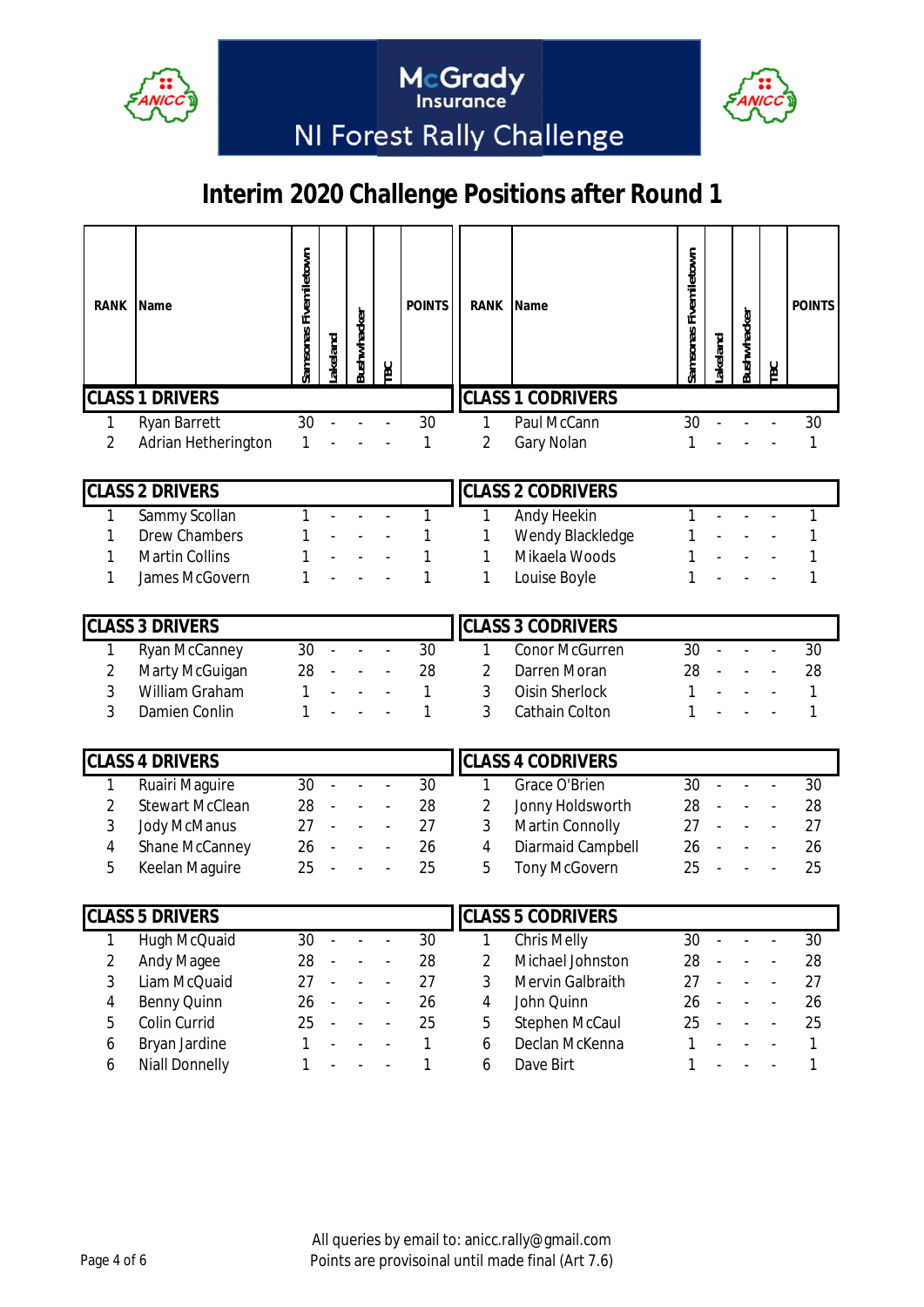



McGrady<br>Insurance

| RANK           | Name                   | Samsonas Fivemiletown | akeland        | <b>3ushwhacker</b> | TBC                      | <b>POINTS</b> | RANK           | Name                     | Samsonas Fivemiletown | akeland | <b>3ushwhacker</b> | <b>EC</b>      | <b>POINTS</b> |
|----------------|------------------------|-----------------------|----------------|--------------------|--------------------------|---------------|----------------|--------------------------|-----------------------|---------|--------------------|----------------|---------------|
|                | <b>CLASS 6 DRIVERS</b> |                       |                |                    |                          |               |                | <b>CLASS 6 CODRIVERS</b> |                       |         |                    |                |               |
| 1              | John Gordon            | 30                    |                |                    |                          | 30            | 1              | Conor Lavery             | $\overline{30}$       |         |                    |                | 30            |
| 2              | Jonny Leonard          | 28                    |                |                    |                          | 28            | $\overline{2}$ | Jackie Elliott           | 28                    |         |                    |                | 28            |
| 3              | Paul Barrett           | 27                    |                |                    |                          | 27            | 3              | <b>Gordon Noble</b>      | 27                    |         |                    |                | 27            |
| 4              | Paul McErlean          | 26                    |                |                    |                          | 26            | 4              | Niall McKenna            | 26                    |         |                    |                | 26            |
| 5              | <b>Steve Benton</b>    | 25                    |                |                    |                          | 25            | 5              | Oliver Benton            | 25                    |         |                    |                | 25            |
| 6              | Aaron Cunningham       | 24                    |                |                    |                          | 24            | 6              | Paul McGahon             | 24                    |         |                    |                | 24            |
| 7              | <b>Bob Riddles</b>     | 1                     |                |                    |                          | 1             | 7              | lan Kidd                 |                       |         |                    |                | 1             |
| 7              | Gary Johnston          | 1                     |                |                    |                          | 1             | $\overline{7}$ | <b>Dermot Brewster</b>   |                       |         |                    |                | 1             |
| 7              | <b>Shane McGirr</b>    | 1                     |                |                    |                          | 1             | $\overline{7}$ | Denver Rafferty          | 1                     |         |                    |                | 1             |
|                | <b>CLASS 7 DRIVERS</b> |                       |                |                    |                          |               |                | <b>CLASS 7 CODRIVERS</b> |                       |         |                    |                |               |
| 1              | <b>David Condell</b>   | 30                    |                |                    |                          | 30            | 1              | Paul Kelly               | 30                    |         |                    |                | 30            |
| $\overline{2}$ | Martynas Samsonas      | 1                     |                |                    |                          | 1             | $\overline{c}$ | Ervinas Snitkas          | 1                     |         |                    |                | 1             |
| 2              | Oran Donnelly          | 1                     |                |                    |                          | 1             | $\overline{2}$ | Mo Downey                |                       |         |                    |                |               |
| $\overline{2}$ | Eamon Doherty          |                       |                |                    |                          | 1             | $\overline{2}$ | Damian McAuley           |                       |         |                    |                |               |
| $\overline{2}$ | Nigel Simpson          | 1                     |                |                    |                          | 1             | $\overline{2}$ | David Young              |                       |         |                    |                | 1             |
|                |                        |                       |                |                    |                          |               |                |                          |                       |         |                    |                |               |
|                | <b>CLASS 8 DRIVERS</b> |                       |                |                    |                          |               |                | <b>CLASS 8 CODRIVERS</b> |                       |         |                    |                |               |
| 1              | Frank O'Brien          | 30                    |                |                    |                          | 30            | 1              | <b>Thomas Nugent</b>     | 30                    |         |                    |                | 30            |
| 2              | <b>Andrew Bustard</b>  | 28                    |                |                    |                          | 28            | $\overline{2}$ | Kaine Treanor            | 28                    |         |                    |                | 28            |
| 3              | lan Dickson            | 27                    |                |                    |                          | 27            | 3              | John McCafferty          | 27                    |         |                    |                | 27            |
| 4              | Robert McKelvey        | 26                    |                |                    |                          | 26            | 4              | Declan Campbell          | 26                    |         |                    |                | 26            |
| 5              | Darragh Cairns         | 25                    |                |                    |                          | 25            | 5              | Andrew Gillespie         | 25                    |         |                    |                | 25            |
| 6              | <b>Gary Cairns</b>     | 24                    |                |                    |                          | 24            | 6              | Justin Coyle             | 24                    |         |                    |                | 24            |
| 7              | Raymond Mason          | 23                    |                |                    |                          | 23            | 7              | Paul Hone                | 23                    |         |                    |                | 23            |
| 8              | Mark Preston           | 22                    |                |                    |                          | 22            | 8              | <b>Anthony Cairns</b>    | 22                    |         |                    |                | 22            |
| 9              | Albert McClenahan      | 21                    |                |                    |                          | 21            | 9              | Brian D'Arcy             | 21                    |         |                    |                | 21            |
| 10             | <b>Bill Arbuthnot</b>  | 20                    | $\blacksquare$ |                    | $\overline{\phantom{a}}$ | 20            | 10             | Jason McGuckin           | 20                    |         |                    |                | 20            |
| 11             | Frank Wray             | 1                     |                |                    | $\frac{1}{2}$            | 1             | 11             | Joe McNulty              | 1                     |         |                    | $\overline{a}$ | 1             |
| 11             | Liam Regan             | 1                     |                |                    |                          | 1             | 11             | <b>Niall Burns</b>       | 1                     |         |                    |                | 1             |
| 11             | Stephen Dickson        | 1                     |                |                    |                          | 1             | 11             | Dermot McCafferty        | 1                     |         |                    |                | 1             |
| 11             | Pascal McCarney        | 1                     |                |                    |                          | 1             | 11             | Paddy McCrudden          | 1                     |         |                    |                | 1             |